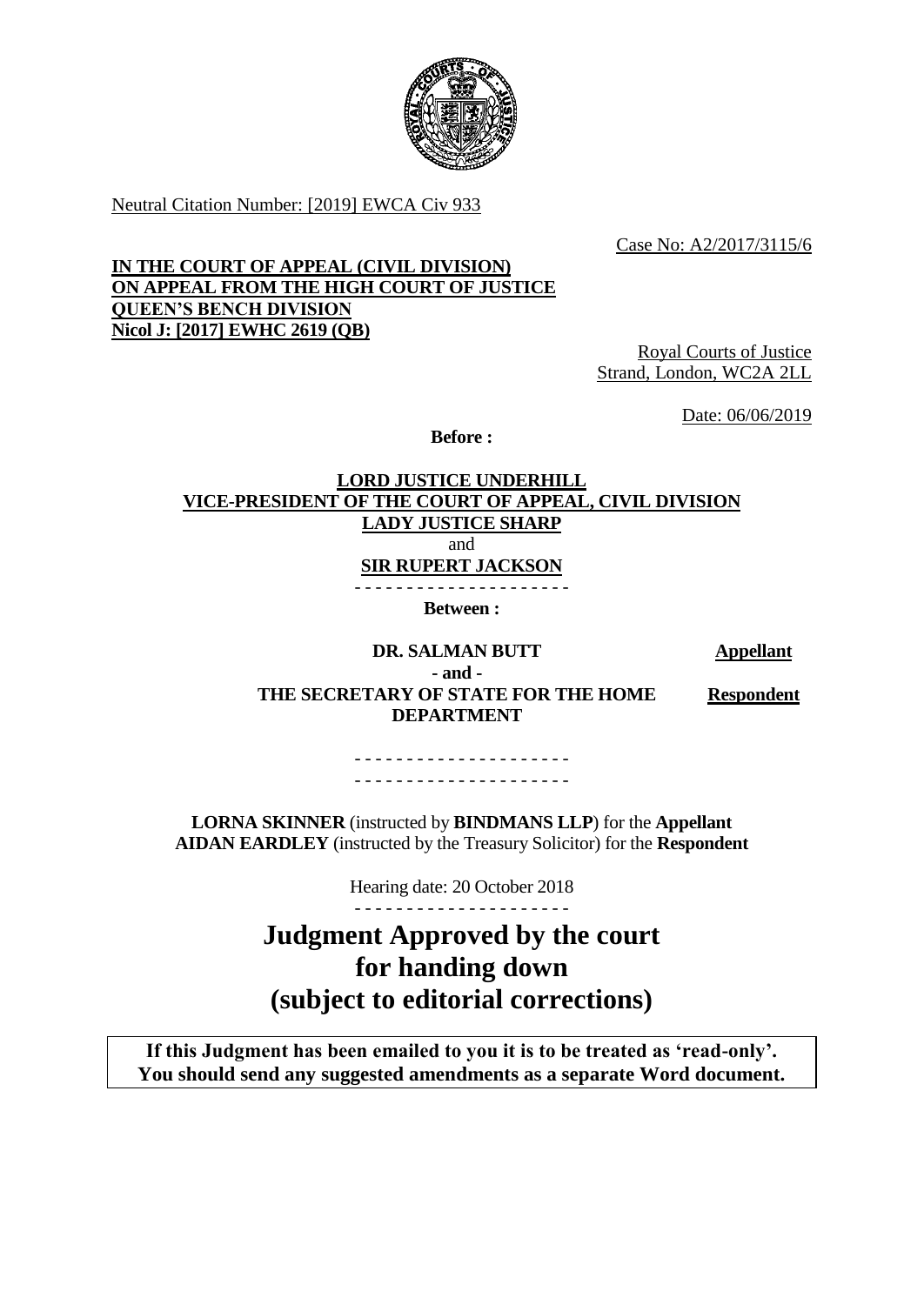# **Lady Justice Sharp:**

#### *Introduction*

- 1. On 17 September 2015, the Home Office published on the [www.gov.uk](http://www.gov.uk/) website a Press Release entitled "PM's Extremist Task Force: Tackling Extremism in Universities and Colleges Top of the Agenda" (the Press Release). Amongst the individuals named in the Press Release was Dr Salman Butt, the Chief Editor of a website called Islam21C.
- 2. The Press Release, which we were told was still available on the website, says as follows (paragraph numbers have been added to reflect the numbering used by the parties and the court below: paragraph 4 is not complained of):

"PM's Extremism Taskforce: tackling extremism in universities and colleges top of the agenda.

From:

Prime Minister's Office, 10 Downing Street, Home Office, Department for Business, Innovation and Skills, The Rt Hon David Cameron MP and Jo Johnson MP

...

## **A new duty to stop extremists radicalising students on campuses is scheduled to come into force by 21 September 2015**

**…**

1. For the first time, universities and colleges in the UK will be legally required to put in place specific policies to stop extremists radicalising students on campuses,…as part of the government's plans to counter extremism.

2. The updated Prevent duty guidance, scheduled to come into force at all UK higher and further education institutions by 21 September, requires establishments to ensure they have proper risk assessment processes for speakers and ensure those espousing extremist views do not go unchallenged…

3. Last year at least 70 events featuring hate speakers were held on campuses, according to the government's new Extremism Analysis Unit, established to support all government departments and the wider public sector to understand extremism so they can deal with extremists appropriately…

### 4. Prime Minister David Cameron said:

'I said in July that tackling extremism will be the struggle of our generation, one which we will defeat if we work together.

All public institutions have a role to play in rooting out and challenging extremism. It is not about oppressing free speech or stifling academic freedom, it is about making sure that radical views and ideas are not given the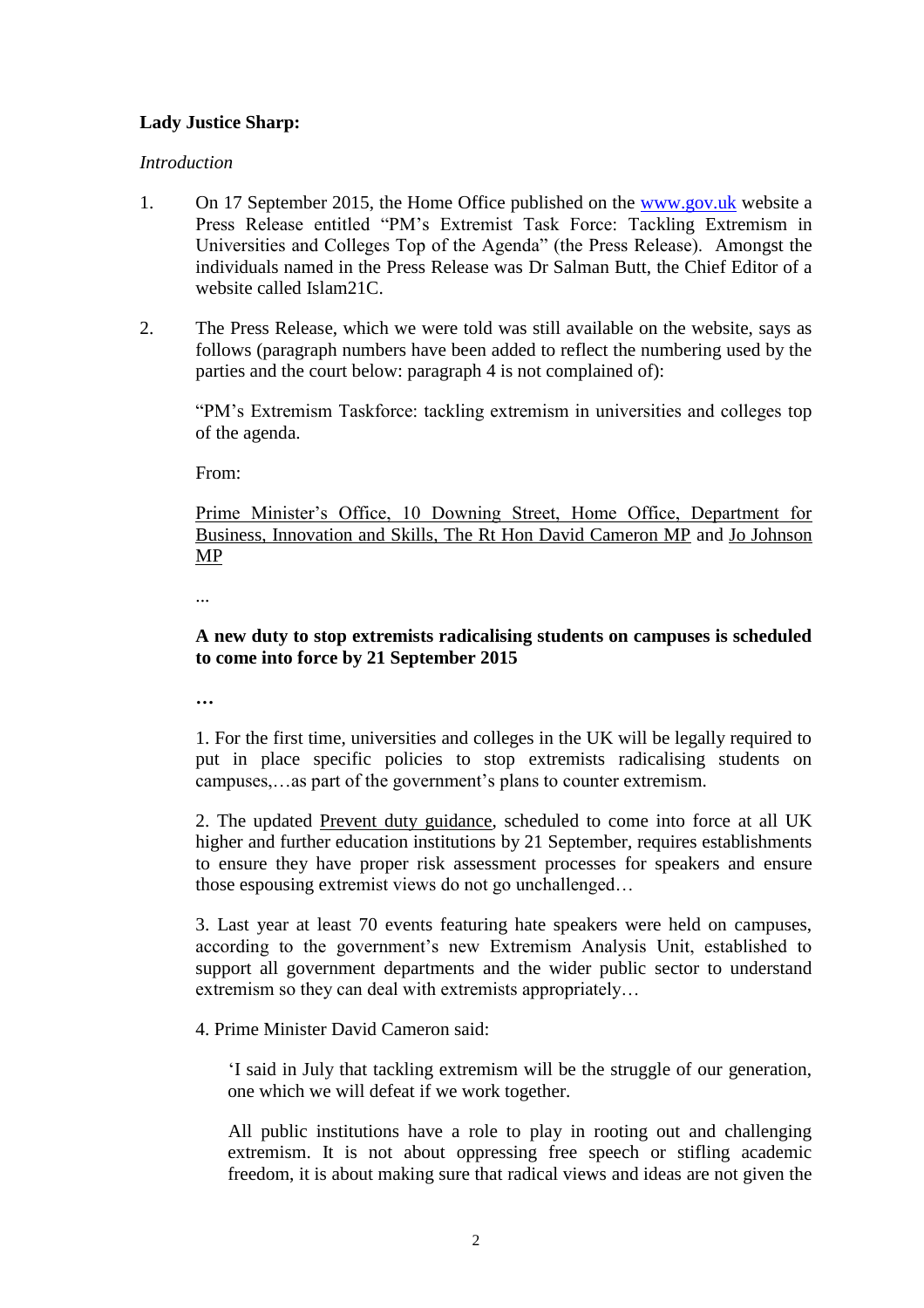oxygen they need to flourish. Schools, universities and colleges, more than anywhere else, have a duty to protect impressionable young minds and ensure that our young people are given every opportunity to reach their potential. That is what our one nation government is focused on delivering.'

5. As part of this work, the Universities Minister, Jo Johnson has written to the National Union of Students to remind them of their responsibilities in preventing radicalisation and challenging speakers. In the letter he says:

'Universities represent an important arena for challenging extremist views. It is important there can be active challenge and debate on issues relating to counter terrorism and provisions for academic freedom are part of the Prevent guidance for universities and colleges. It is my firm view that we all have a role to play in challenging extremist ideologies and protecting students on campus Ultimately, the Prevent strategy is about protecting people from radicalisation. It is therefore disappointing to see overt opposition to the Prevent programme…The legal duty that will be placed on universities and colleges highlights the importance that government places on this.'

6. The Business Secretary has also instructed the Higher Education Funding Council for England (HEFCE), as the lead regulator for higher education in England, to monitor universities' implementation and compliance with the duty. Continued failure to comply could ultimately result in a court order.

#### **Notes to editors**

7. The Extremism Analysis Unit (EAU) has been established to support all government departments and the wider public sector to understand extremism so they can deal with extremists appropriately. In 2014 there were at least 70 events involving speakers who are known to have promoted rhetoric that aimed to undermine core British values of democracy, the rule of law, individual liberty and mutual respect and tolerance of those with different faiths and beliefs, held on university campuses.

8. Queen Mary, King's College, SOAS and Kingston University held most events. Events included the hosting of 6 speakers that are on record as expressing views contrary to British values, including Haitham Al-Haddad, Dr Uthman Lateef, Alomgir Ali, Imran Ibn Mansur (aka 'Dawah Man'), Hamza Tzortis and Dr Salman Butt.

9. Institutions are already required to pay regard to their existing responsibilities in relation to gender segregation, as outlined in the guidance produced in 2014 by the Equality and Human Rights Commission. The Prevent Duty Guidance makes it a legal requirement (Section 29 of the Counter-Terrorism and Security Act 2015). The duty is about protecting people from the poisonous and pernicious influence of extremist ideas that are used to legitimise terrorism.

10. People committing terrorist-related offences while at a UK university: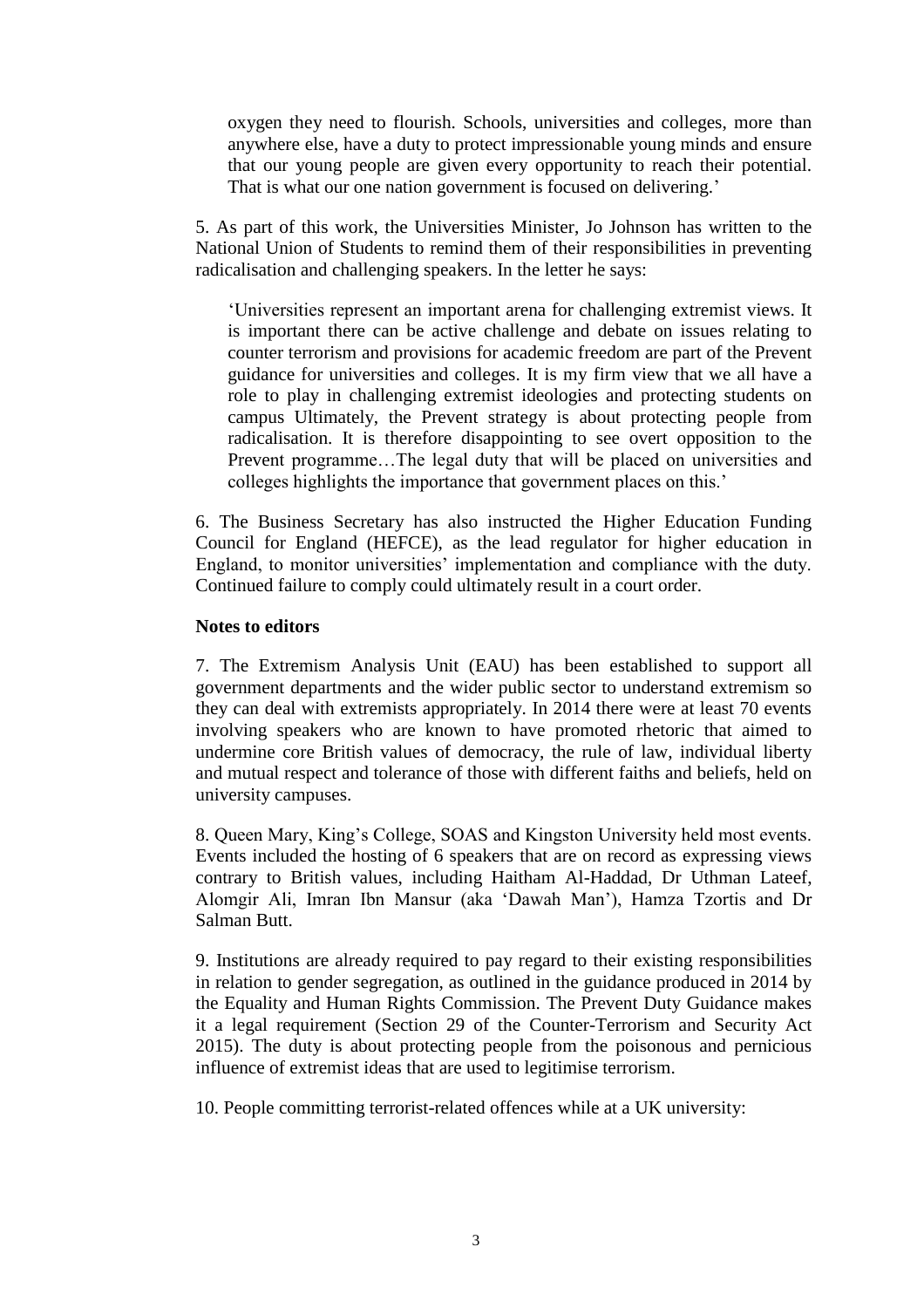- Erol Incedal, a law student at London South Bank University (LSBU), who was found guilty of possession of a bomb-making manual, in November 2014
- Afsana Kayum, sentenced in March 2015 to 18 months in jail, for possession of a record containing information useful in the commission of terrorism contrary to the Terrorism Act – Kayum was a law student at the University of East London (UEL) at the time of her arrest

11. People who have attended a UK university and been convicted of their role in terrorism and have likely been at least partially radicalised during their studies:

- Umar Farouk Abdulmutallab, convicted in 2012 of attempted murder and terrorism, after trying to bomb a passenger flight to Detroit in 2009 – during his time at UCL, he had repeatedly contacted extremists who were under MI5 surveillance;
- Roshonara Choudhry, who tried to assassinate the Labour MP Stephen Timms in May 2010 just weeks after dropping out of KCL because of its work with Israeli institutions and its research centre studying radicalisation

12. Radicalised foreign fighters who have studied in the UK:

- Aqsa Mahmood, a radiography student at Glasgow Caledonian University, who dropped out of her course and travelled to Syria in late 2013
- David Souaan, convicted, in December 2014, of preparing for terrorist acts Souaan was a student at Birkbeck, University of London when he was arrested in May 2014 as he attempted to travel to Syria for a second time
- Rashed Amani, believed to have travelled to Syria in March 2014 Amani had been enrolled on a Business Studies course at Coventry University
- Zubair Nur, reported to have travelled to Syria in March 2015, after it emerged that Royal Holloway, University of London had contacted his parents to inform them he had not attended lectures since January."
- 3. On 26 October 2016, Dr Butt issued proceedings in respect of the Press Release in the Administrative Court. Those proceedings included a private law claim for damages and related relief, together with public law claims for Judicial Review. In the public law claims Dr Butt challenged the lawfulness of the Government's revised Prevent Duty Guidance described in the Press Release, i.e. the guidance issued pursuant to section 29 of the Counter Terrorism and Security Act 2015. Dr Butt's claim for Judicial Review was subsequently dismissed by Ouseley J: see [2017] EWHC 1930 (Admin), a decision that was upheld, save in one limited respect, by the Court of Appeal (The Master of the Rolls, Sharp and Irwin LJJ): see [2019] EWCA Civ 256.
- 4. The private law claim (or the "Press Release claim" as it became known) included a claim for damages for libel for the publication of the Press Release, as well as claims for breach of statutory duty under section 4(4) of the Data Protection Act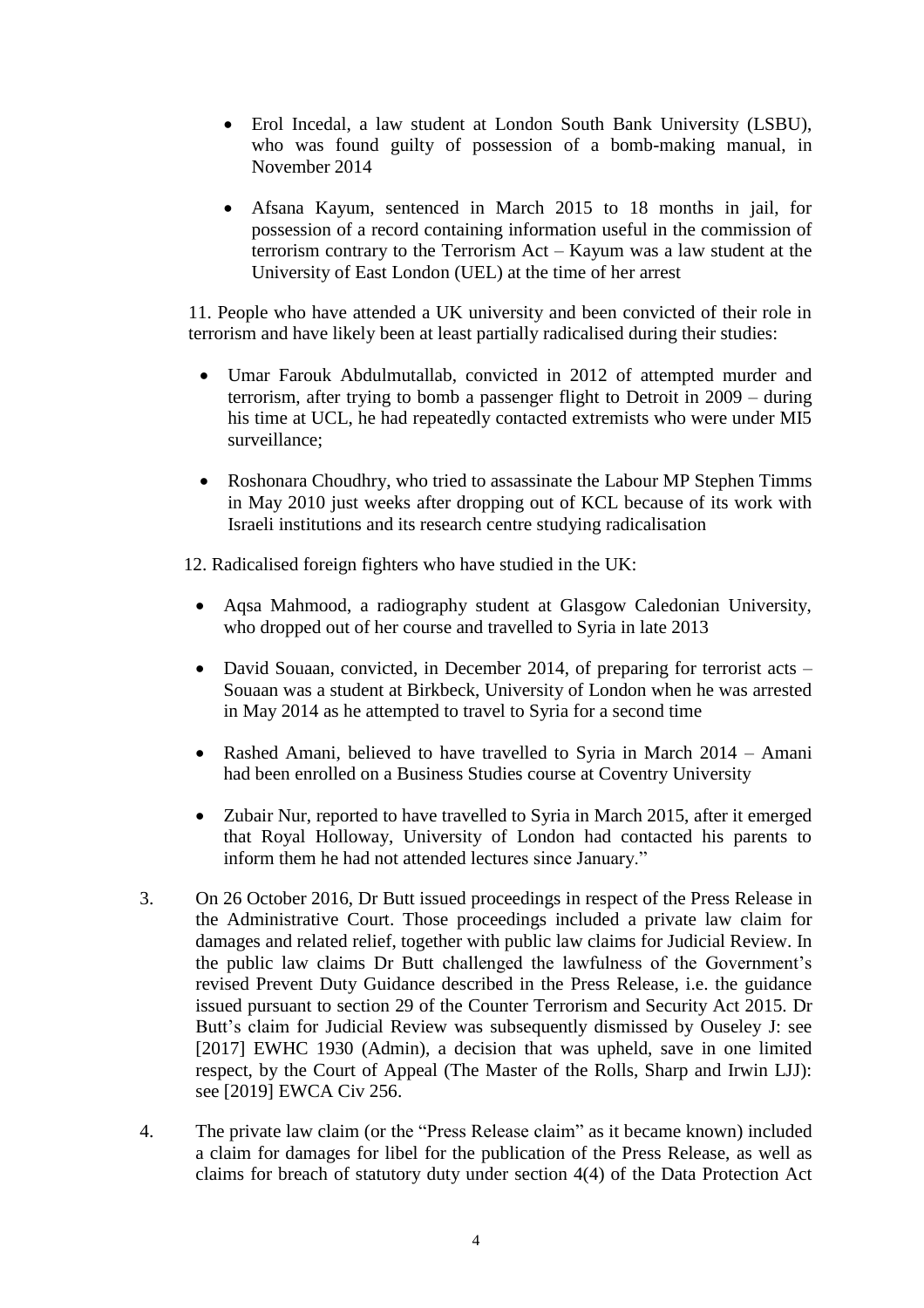1998 and under section 6(1) of the Human Rights Act 1998. These private law claims were transferred by consent to the Queen's Bench Division on 26 August 2016, to proceed as ordinary civil claims; and it is these proceedings, specifically, the claim for libel, with which this appeal is concerned.

### *The libel claim*

- 5. In the Particulars of Claim for the purposes of his libel claim, Dr Butt attributed to the Press Release the following natural and ordinary meaning: *that [Dr Butt] is an extremist hate speaker who legitimises terrorism, is likely to radicalise students and from whose poisonous and pernicious influence students should be protected*. In her Defence, the Secretary of State denied that the Press Release bore that meaning, and contended that the words complained of meant and were understood to mean only that *Dr Butt is someone who has expressed views contrary to British values*.
- 6. The Secretary of State also relied on the defence of honest opinion pursuant to section 3 of the Defamation Act 2013 (the 2013 Act). The pleaded Particulars of honest opinion were that (i) insofar as it referred to Dr Butt, the Press Release was a statement of opinion, namely that Dr Butt was someone who has expressed views contrary to British values; (ii) the Press Release indicated the basis of the said opinion, namely the views which Dr Butt is on record as having expressed; and (iii) an honest person could have held the same opinion on the basis of one or more of a number of articles, Tweets and internet postings, which were written and published by Dr Butt prior to the publication of the Press Release (these articles etc. were specifically identified in the pleadings).
- 7. The Secretary of State pleaded in the alternative, that if the court found the Press Release bore the meaning contended for by Dr Butt or some variant of it, the Secretary of State would contend that in that meaning the Press Release was nonetheless a statement of opinion, the basis of which was indicated in the Press Release, and which an honest person could hold on the basis of Dr Butt's published articles (i.e. those already specified). Though not material to this appeal, the Defence further said that the single meaning rule does not apply to the defence under section 3 of the 2013 Act and it is accordingly sufficient for the Secretary of State to prove that the opinion defended by the Secretary of State is one which was capable of being conveyed by the Press Release, and the second and third conditions under section 3 of the 2013 Act were satisfied in relation to that opinion.
- 8. On 14 July 2017, at the first Case Management Conference, the Senior Master, Master Fontaine ordered the trial of three preliminary issues: (i) The natural and ordinary meaning of the statement complained of; (ii) Whether the statement of complained of was a statement of opinion; (iii) If opinion, whether the statement complained of indicated, in general or specific terms, the basis of the opinion.
- 9. Nicol J tried the preliminary issues on 17 October 2017. In a judgment handed down on 20 October 2017 (see [2017] EWHC 2619 (QB)) he found: (i) the natural and ordinary meaning of the Press Release to be that "*the claimant is an extreme hate speaker who legitimises terrorism and from whose pernicious and poisonous influence students should be protected."* (ii) the statement complained of was a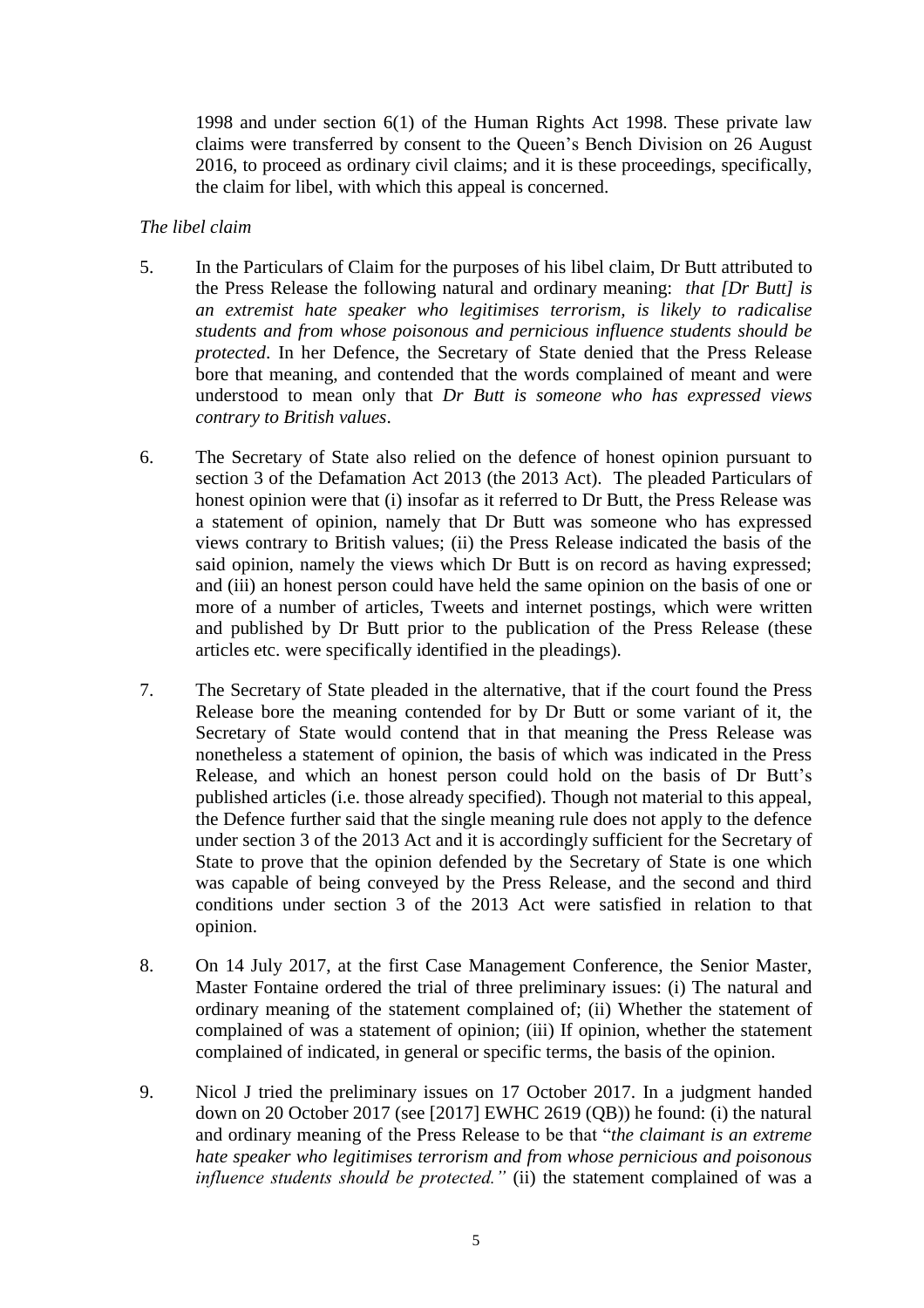statement of opinion; and (iii) the statement complained of indicated in general terms the basis of the opinion, namely the views of Dr Butt which were in the public domain. The judge refused the Secretary of State's application for permission to appeal against his determination of the first preliminary issue and Dr Butt's application for permission to appeal against his determination of the second and third preliminary issues.

10. Bean LJ subsequently granted Dr Butt permission to appeal against the judge's determination of the second issue (that the statement complained of was opinion and not fact). Whilst he expressed real doubt about its arguability, he also adjourned to an oral hearing, with the appeal to follow, if permission was granted, the Secretary of State's application for permission to appeal against the judge's determination of the first issue (meaning). Dr Butt's further application for permission to appeal against the judge's determination of the third preliminary issue was refused.

## *Meaning*

- 11. The relevant principles to be applied when determining meaning are well established. They were common ground in this appeal, as they were before Nicol J, and it is not suggested the judge misunderstood or mis-described them. The submission of the Secretary of State is that the judge applied them wrongly. Nonetheless it is helpful to refer briefly to the legal framework, and to a decision of the Supreme Court in *Stocker v Stocker* [2019] UKSC 17, handed down after we heard argument in this appeal.
- 12. The court must identify the notional single meaning that the statement complained of would convey to a hypothetical reasonable reader, who must be assumed to have read the whole of the statement: see *Charleston v News Group Newspapers Ltd* [1995] 2 AC 65. This determination is a question of fact for the judge who must articulate the meaning found and give reasons: see for example, *Cruddas v Calvert* [2014] EMLR 5 at para 14.
- 13. As the Supreme Court has now affirmed in *Stocker v Stocker,* a convenient summary of the approach to be applied in order to arrive at the notional single meaning of the words complained of is to be found in paragraph 14 of the judgment of Sir Anthony Clarke MR in *Jeynes v News Magazine Ltd* [2008] EWCA, Civ. 130 as follows:

"(1) The governing principle is reasonableness. (2) The hypothetical reasonable reader is not naïve but he is not unduly suspicious. He can read between the lines. He can read in an implication more readily than a lawyer and may indulge in a certain amount of loose thinking but he must be treated as a man who is not avid for scandal and someone who does not, and should not, select one bad meaning where other non-defamatory meanings are available. (3) Over-elaborate analysis is best avoided. (4) The intention of the publisher is irrelevant. (5) The article must be read as a whole, and any "bane and antidote" taken together. (6) The hypothetical reader is taken to be representative of those who would read the publication in question. (7) In delimiting the range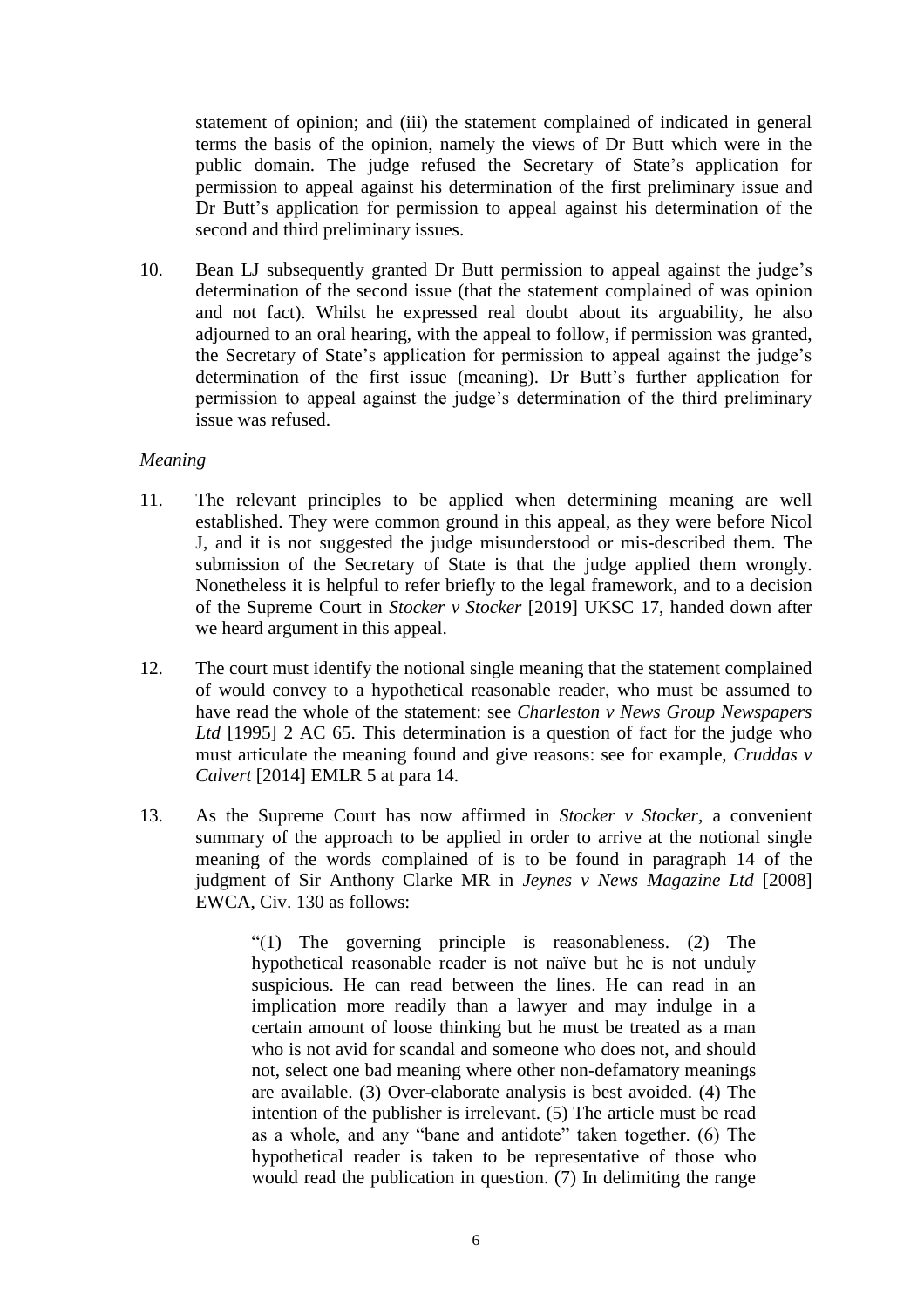of permissible defamatory meanings, the court should rule out any meaning which, "can only emerge as the produce of some strained, or forced, or utterly unreasonable interpretation…"...(8) It follows that "it is not enough to say that by some person or another the words *might* be understood in a defamatory sense."

- 14. Some of these "delimiting" principles are derived from "capability" cases, that is, cases where the appellate court reviewed the determination of the range of meanings the words were capable of bearing, rather than the actual meaning of the words found by a judge, sitting alone. Thus, the seventh principle applies only where, unusually under modern procedures, the court is asked to determine what meaning the words are capable of bearing, rather than the meaning they actually bear. Further, the second principle is not an instruction to the judge: it describes a characteristic of the ordinary reasonable reader. Such readers will not always select the bad meaning, but nor will they always select the less derogatory meaning: see *Elliott v Rufus* [2015] EWCA Civ 121 at para 11, approving the observations of Tugendhat J in *Lord McAlpine v Bercow* [2013] EWHC 1342 at para 66. Nonetheless, with these modest adjustments, these principles continue to encapsulate the essence of the correct approach.
- 15. In this case, Dr Butt relies only on the natural and ordinary meaning of the words complained of. No evidence is therefore admissible on the issue of meaning; and while the court may have regard to the general knowledge of reasonable readers, (that is, "matters of universal notoriety" – that is to say, matters which any intelligent viewer or reader may be expected to know"; see *Fox v Boulter* [2013] EWHC 1435 at para 16) it may not take into account any material other than the statement complained of, and the context in which it appeared.
- 16. As for the standard of appellate review, in *Bukovsky v CPS* [2017] EWCA Civ. 1529 Simon LJ, with whom Peter Jackson and Gross LJJ agreed, did not accept that a heightened standard of review applied in 'meaning' appeals, and considered the test was simply whether the judge's determination was wrong: see paras 30 to 39. In *Stocker v Stocker* the Supreme Court considered the judge's decision on meaning had been vitiated by a legal error, and therefore decided the issue of meaning afresh. At paragraph 59, Lord Kerr JSC (with whom Lord Reed DPSC, Lady Black, Lord Briggs and Lord Kitchen JJSC agreed) said, obiter:

"As to whether the appellate task needs to be described as one requiring caution, as Simon LJ suggested [in *Bukovsky*], I am doubtful. I would prefer to say that it calls for disciplined restraint. Certainly, the trial judge's conclusion should not be lightly set aside but if an appellate court considers that the meaning that he has given to the statement was outside the range of reasonably available alternatives, it should not be deterred from so saying by the use of epithets such as "plainly" or "quite" satisfied…if the appellate court would just prefer a different meaning within a reasonably available range, then it should not interfere."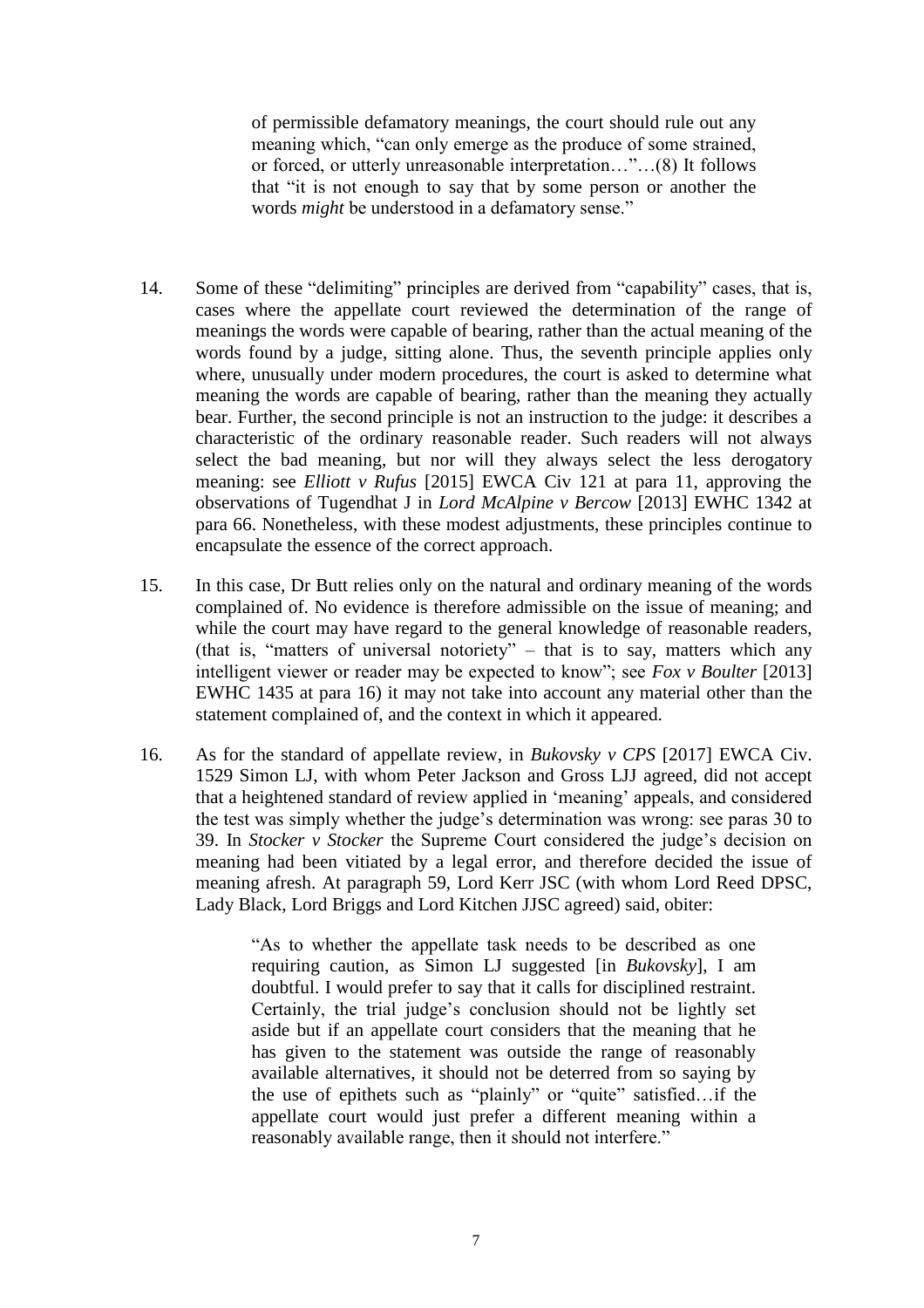- 17. In this case, the core of the argument advanced by Mr Eardley for the Secretary of State is that the only specific allegation made against Dr Butt, is that he has expressed views contrary to British values. This is because the reasonable reader when forming their view of what is being said about Dr Butt, will read the Press Release with a degree of attentiveness from beginning to end, and will understand from the context, that what is being said about him is in the only passage in which his name appears, viz. paragraph 8 of the Press Release (where it is said he is one of six speakers who were on record as expressing views contrary to British values); and in the preceding paragraph, paragraph 7, to which paragraph 8 is linked. That the reader would turn to this passage to find out what is really being said is supported by the fact that this is a press release. As reasonable readers will know from their general knowledge, a press release will typically initially announce a development in eye-catching terms, and then state with precision what is announced, further on, as here in the "Notes to Editors" section.
- 18. Although therefore paragraph 3 of the Press Release refers to "hate speakers" and "extremists" these wider terms are given greater precision in paragraph 8, where the wider expression comes down to espousing views contrary to British values. Furthermore, the words 'who legitimises terrorism…and from whose poisonous and pernicious influence students should be protected' appear in paragraph 9 of the Press Release, but not in relation to Dr Butt. By this stage, the Press Release has turned from the specific examples of speakers identified by the EAU and is explaining at a high level of generality the objective of the duty which is to be placed on Higher Education institutions. In this paragraph it is speaking of the ideas in relation to which those institutions must take certain measures. The reasonable reader would understand the difference between ideas, which are used to legitimise terrorism, and an individual, such as Dr Butt, who is was not being described as an apologist for, or an advocate of, terrorism.
- 19. Miss Skinner for Dr Butt cites what was said by Gray J in *Charman v Orion Publishing Group Ltd* [2005] EWHC 2187 (QB) at paragraph 11:

"It appears to me to be particularly important where, as here, a judge is providing written reasons for his conclusion as to the meaning to be attributed to the words sued upon, that he should not fall into the trap of conducting an overly-elaborate analysis of the various passages relied on by the respective protagonists. The parties are entitled to a reasoned judgment but that does not mean that the court should overlook the fact that it is ultimately a question of the meaning which would be put on the words …by the ordinary reasonable reader…The exercise is essentially one of ascertaining the broad impression made on the hypothetical reader by the (words) taken as a whole."

20. Miss Skinner argues, it is readily apparent from reading the Press Release once, as the ordinary reasonable reader would do, that the meaning found by the judge is the one the words complained of bore. In context, it is clear that Dr Butt is identified as an extremist hate speaker who legitimises terrorism and from whose pernicious and poisonous influence students should be protected. The Secretary of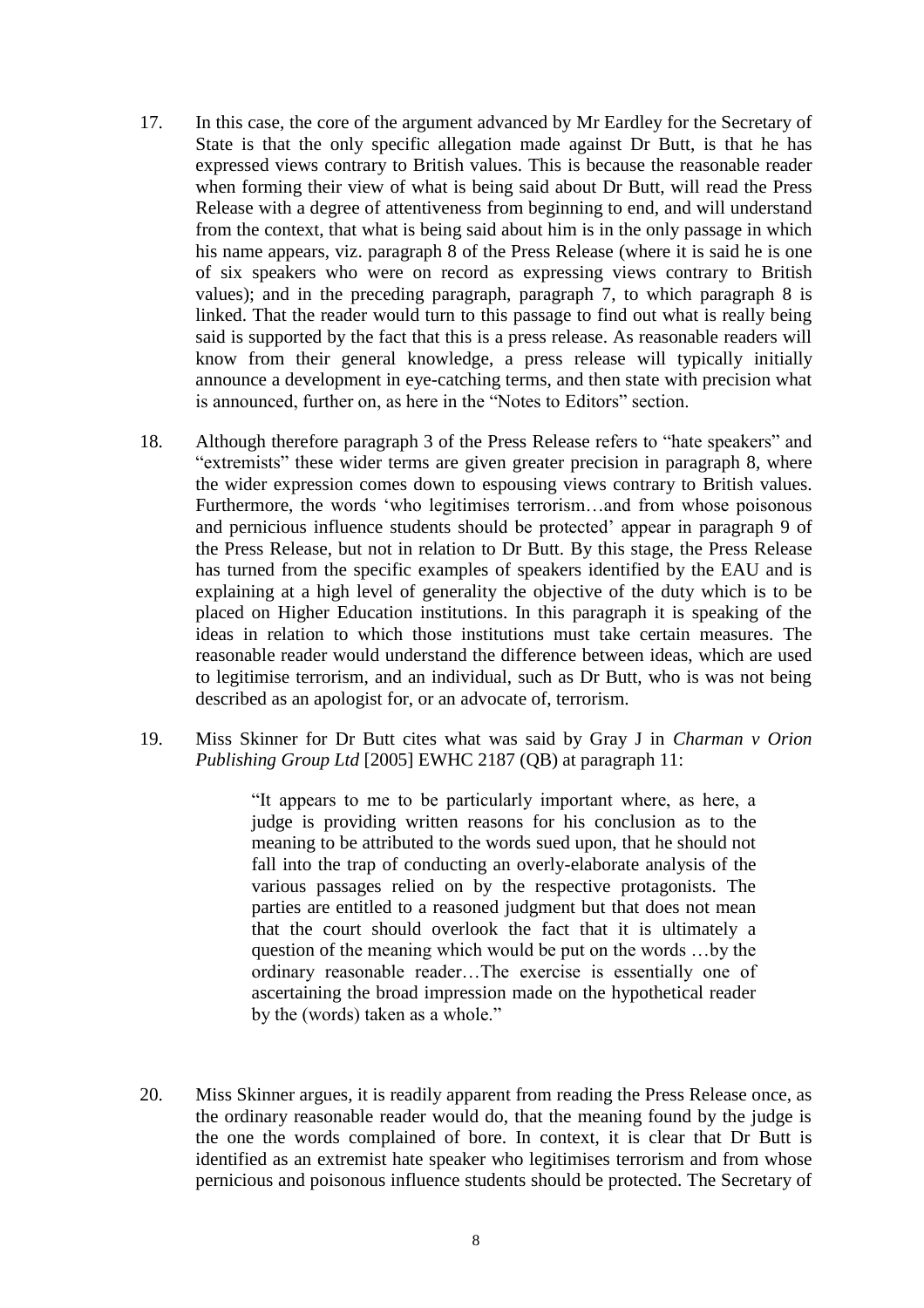State's arguments to the contrary require the reader, contrary to principle, to engage in an elaborate linguistic analysis and to focus only on the passage in which Dr Butt is named, rather than upon the Press Release as a whole.

- 21. The judge carefully considered the arguments advanced by each side and decided he preferred those advanced for Dr Butt. In my view, his determination of meaning is unassailable, and I would refuse the Secretary of State's application for permission to appeal.
- 22. Contrary to the tenor of Mr Eardley's submissions, the judge obviously did consider paragraph 8 of the Press Release in its context. However the contextual argument does not assist the Secretary of State since the meaning she relies on can only be derived by reading paragraph 8 in isolation, something the ordinary reader would not do. I also consider it is artificial in this context to separate extremist ideas from those who espouse them, and in my opinion, that this is not something such a reader would do either.
- 23. I therefore agree with the judge's conclusions on the meaning issue, which were these:

"31. Reading the press release as a whole an obvious link is drawn between paragraphs 3 and 7. Both speak of the EAU's analysis of 70 events at institutions of Higher Education. In my view the reasonable reader would understand the press release to be characterising the speakers at those events as 'hate speakers' and 'extremists'. The Claimant is among the speakers who are then identified in paragraph 8. The description of the Claimant's views as being 'contrary to British values' does not, in my view, detract from the point which Miss Skinner makes that, reading the press release as a whole, he was also being characterised as a hate speaker and an extremist.

32. I agree that paragraph 9 is talking about ideas, but, coming immediately after paragraph 8, the reasonable reader would draw the obvious inference that the Claimant is one of those who has promoted the ideas which are described as 'poisonous and pernicious' and in relation to which the new Guidance is directed."

24. It would of course be wrong to impose liability for the publication of a defamatory imputation that could only be arrived at by a careless reading of particular words, because that would be to found liability on the default of the reader rather than on that of the author or publisher; but there is a material difference between a careless reading on the one hand, and a careless impression given to ordinary readers by what is written on the other. To adopt the cautionary words used by Lord Devlin in *Lewis v Daily Telegraph* [1964] AC 234, [1963] 1 QB 340, at p. 235 (albeit used in the different factual context of distinguishing suspicion from guilt):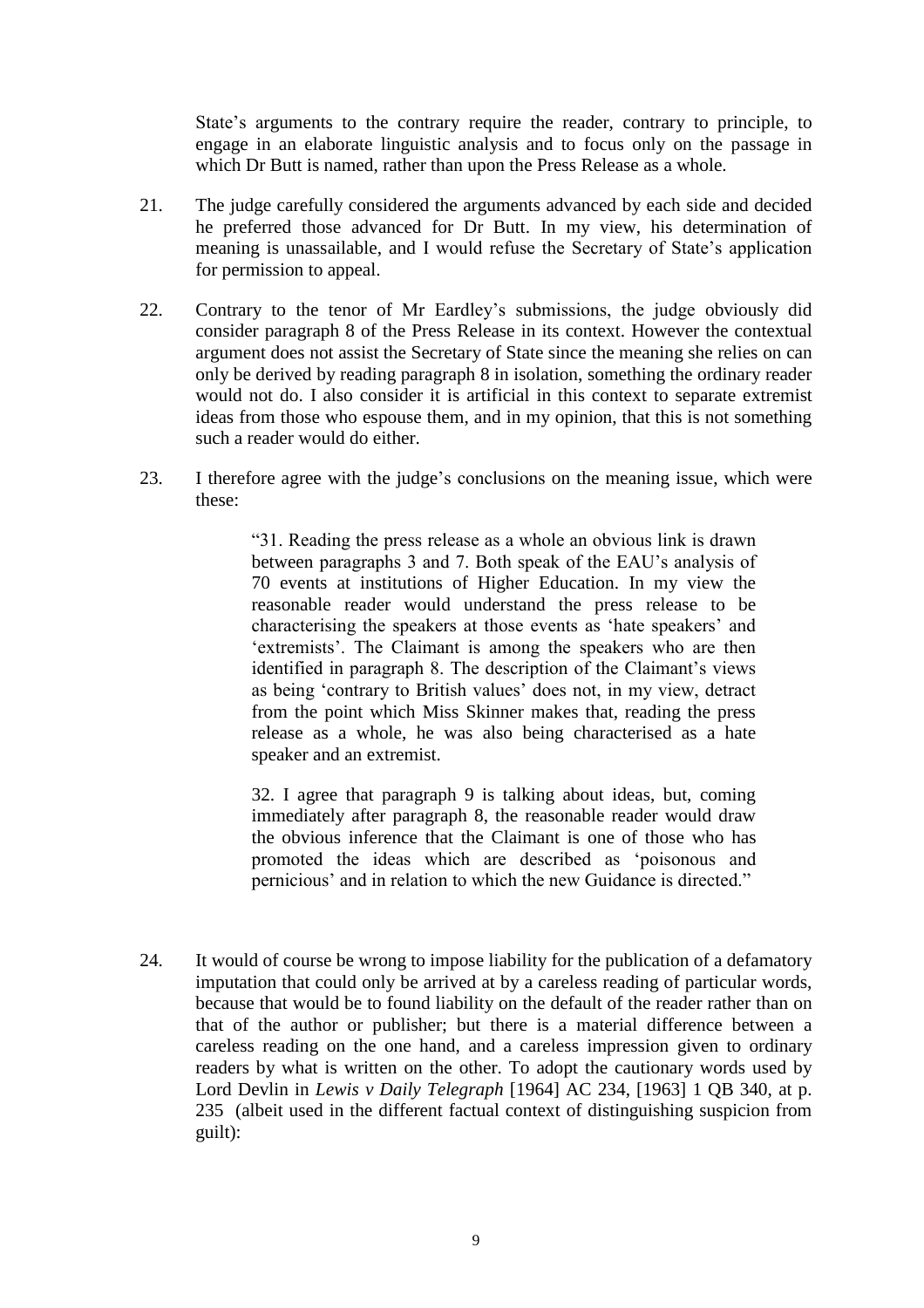"…it is the broad impression conveyed by the libel that has to be considered and not the meaning of each word under analysis. A man who wants to talk at large about smoke may have to pick his words very carefully if he wants to exclude the suggestion that there is also a fire; but it can be done. One always gets back to the fundamental question: what is the meaning that the words convey to the ordinary man: you cannot make a rule about that."

## *Honest opinion*

- 25. The defence of honest opinion, or fair comment as it was known at common law, has long been regarded as an essential part of the protection afforded to freedom of expression in this jurisdiction. It was described as a "bulwark of free speech" by the Faulks Committee in 1975<sup>1</sup> , and by Scott LJ in *Lyon v Daily Telegraph*  [1943] 1 K.B. at p.753 as "one of the fundamental rights of free speech and writing…and … of vital importance to the rule of law on which we depend for our personal freedom." See further, the discussion of the development of the defence of fair comment by Lord Phillips PSC in *Spiller and anor v Joseph and ors* [2010] UKSC 53 at paragraphs 33 to 73 and by Paul Mitchell in The Making of the Modern Law of Defamation (2005), Ch 8.
- 26. The essence of the defence, as developed by the common law, and as now provided by statute, is the protection it affords for the honest expression of opinion of those with strong views and prejudices. The limits of the defence are therefore very wide. In *Campbell v Spottiswoode* (1863) 3 B & S 769, the case described by Lord Phillips in *Spiller* as perhaps the most important foundation stone of the modern law of fair comment, Crompton J said at p. 778:

"Nothing is more important than that fair and full latitude of discussion should be allowed to writers upon any public matter, whether it be the conduct of public men, the proceedings in courts of justice or in Parliament, or the publication of a scheme or of a literary work."

27. In *Kemsley v Foot* both the House of Lords ([1952] AC 345), and the Court of Appeal ([1951 2 KB 34) emphasised the breadth and importance of the defence. In the Court of Appeal for example, Birkett LJ at pp. 46-7 explained the position in this way:

> "The defence of fair comment is now recognised to be one of the most valuable parts of the law of libel and slander. It is an essential part of the greater right of free speech. It is the right of every man to comment freely, fairly and honestly on any matter of public interest, and this is not a privilege which belongs to particular

 $\overline{a}$ <sup>1</sup> Report of the Committee on Defamation (Cmnd 5909) 1975.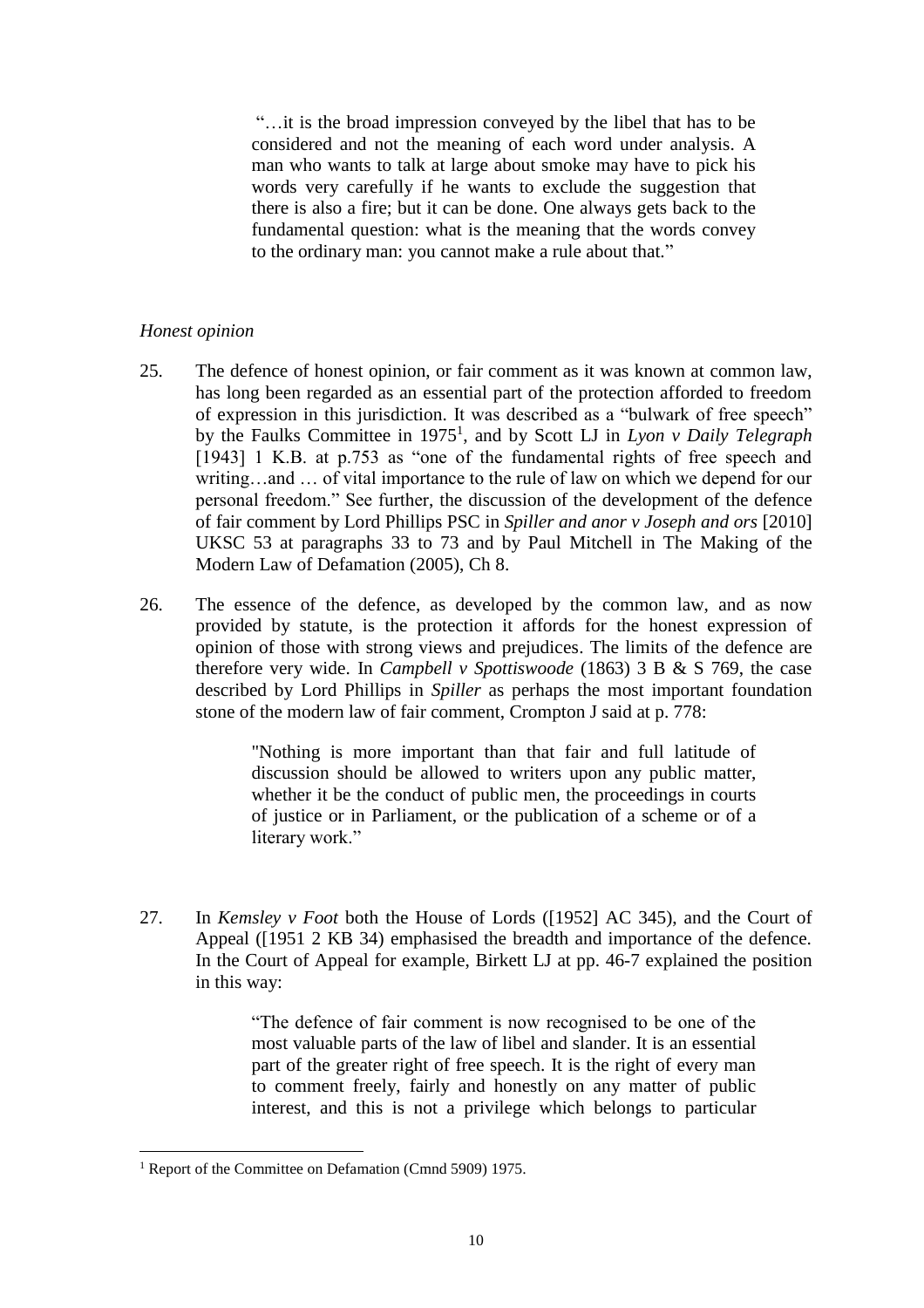persons in particular circumstances. It matters not whether the comments are made to the few or to the many, whether they are made by a powerful newspaper or by an individual, whether they are written or spoken: the defence that the words are fair comment on a matter of public interest is open to all. When defendants who wish to rely upon this defence are deprived of it, the importance of the matter is manifest to all; and the character of the defence, as I have just summarized it, is not without importance in the consideration of the facts in the present appeal.

It is now very well established that this defence of fair comment has a wide application. In *Merivale v. Carson* [*(1887)* 20 QBD 275 at  $280$ <sup>2</sup> Lord Esher, M.R., made this plain in what is now a celebrated passage: "Every latitude must be given to opinion and to prejudice, and then an ordinary set of men with ordinary judgment must say whether any fair man would have made such a comment ... mere exaggeration, or even gross exaggeration, would not make the comment unfair. However wrong the opinion expressed may be in point of truth, or however prejudiced the writer, it may still be within the prescribed limit. The question which the jury must consider is this: would any fair man, however prejudiced he may be, however exaggerated or obstinate his views, have said that which this criticism has said?"

28. And at p. 51, when considering the extent to which it was necessary to set out the facts on which the comment was based, he said:

> "I do not think it is possible to lay down any rule of universal application. If, for example, a defamatory statement is made about a private individual who is quite unknown to the general public, and who has never taken any part in public affairs, and the statement takes the form of comment only and is capable of being construed as comment and no facts of any kind are given, while it is conceivable that the comment may be made on a matter of public interest, nevertheless the defence of fair comment might not be open to a defendant in that case. It is almost certain that a naked comment of that kind in those circumstances would be decided to be a question of fact and could be justified as such if that defence were pleaded. But if the matter is before the public, as in the case of a book, a play, a film, or a newspaper, then I think different considerations apply. Comment may then be made without setting out the facts on which the comment is based if the subject-matter of the comment is plainly stated. This seems to me to accord with good sense and the true public interest."

 $\overline{a}$ 

<sup>2</sup> The passage was also cited in the summing up of Lord Hewart CJ in *Stopes v Sutherland* House of Lords, Printed Cases, 1924, p.375.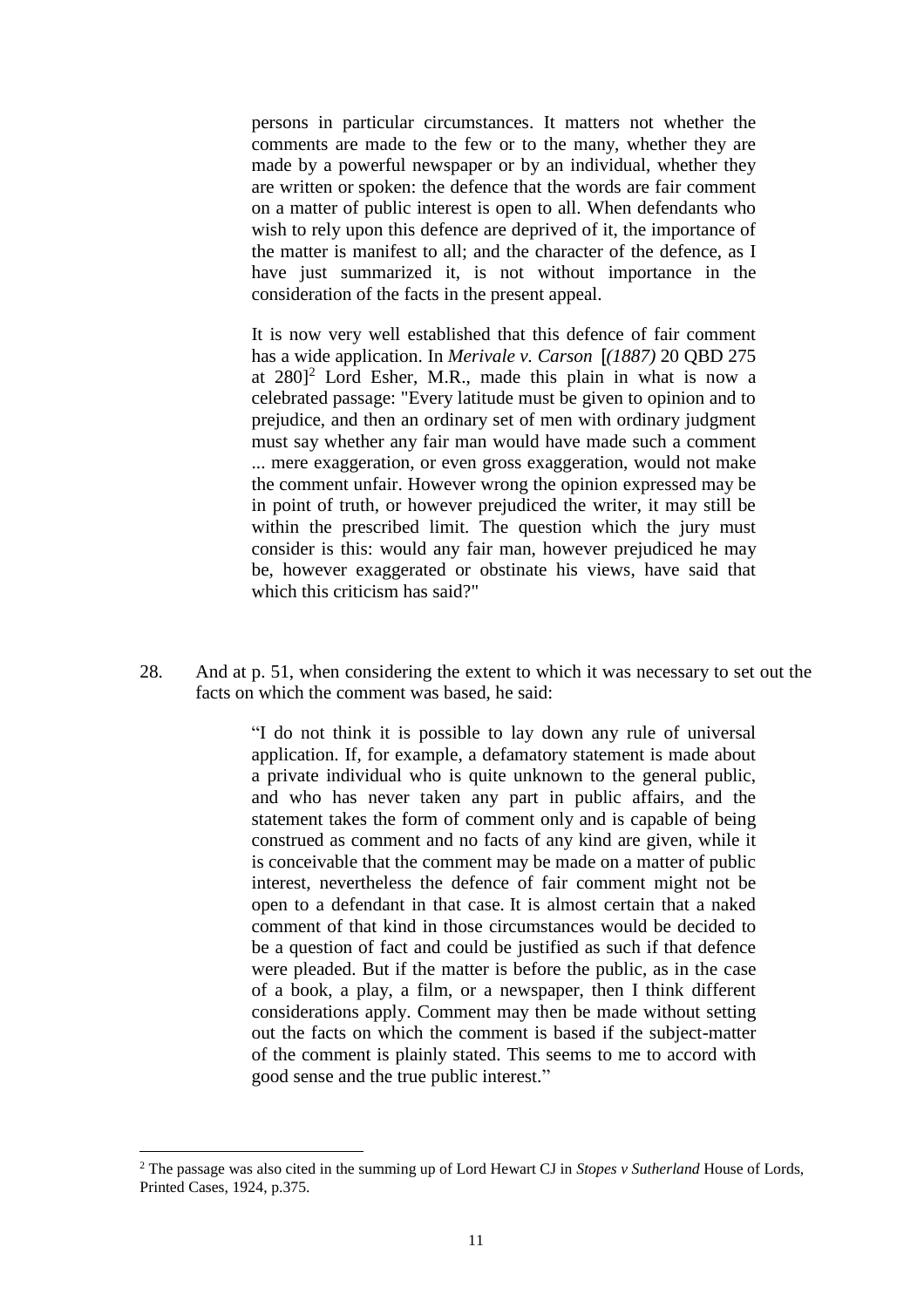- 29. In that case, the plaintiff, Viscount Kemsley, complained that the defendant had defamed him with a headline, 'Lower than Kemsley' to an article which otherwise had no connection with the plaintiff. He said it suggested that he was a byword for poor journalism. The headline was conceded to be comment: see Lord Porter at p.354 to 355 and Lord Oaksey at p.361. The issue in the case was whether the basis of the comment was sufficiently indicated. The Court of Appeal and the House of Lords held that those three words were sufficient to indicate to readers that the subject matter of the comment was the publications owned by the plaintiff, who, by publishing his newspapers, had submitted work to the public and invited comment. See Lord Porter, at p.355. See further *Keays v Guardian Newspapers Ltd* [2003] EWHC 1565 at paragraphs 45 to 48, where Eady J considered one fact that weighed in favour of construing the observations sued on as comment, or being analogous to value judgments, was that on the face of the article, they were a response to a corpus of published work emanating from Miss Keays.
- 30. The defence of fair comment was abolished by section 3 of the 2013 Act, and replaced by the defence of honest opinion. The Explanatory Notes to section 3 of the 2013 Act state at paragraph 19 that the section broadly reflects the (common) law while simplifying and clarifying certain elements. There is, for example, no longer any requirement for the opinion to be on a matter of public interest.
- 31. The relevant parts of section 3 of the 2013 Act provide as follows:

### "**Honest opinion**

(1) It is a defence to an action for defamation for the defendant to show that the following conditions are met.

(2) The first condition is that the statement complained of was a statement of opinion.

(3) The second condition is that the statement complained of indicated, whether in general or specific terms, the basis of the opinion.

(4) The third condition is that an honest person could have held the opinion on the basis of—

(a) any fact which existed at the time the statement complained of was published;

…

(5) The defence is defeated if the claimant shows that the defendant did not hold the opinion.

(6) Subsection (5) does not apply in a case where the statement complained of was published by the defendant but made by another person ("the author"); and in such a case the defence is defeated if the claimant shows that the defendant knew or ought to have known that the author did not hold that opinion.

…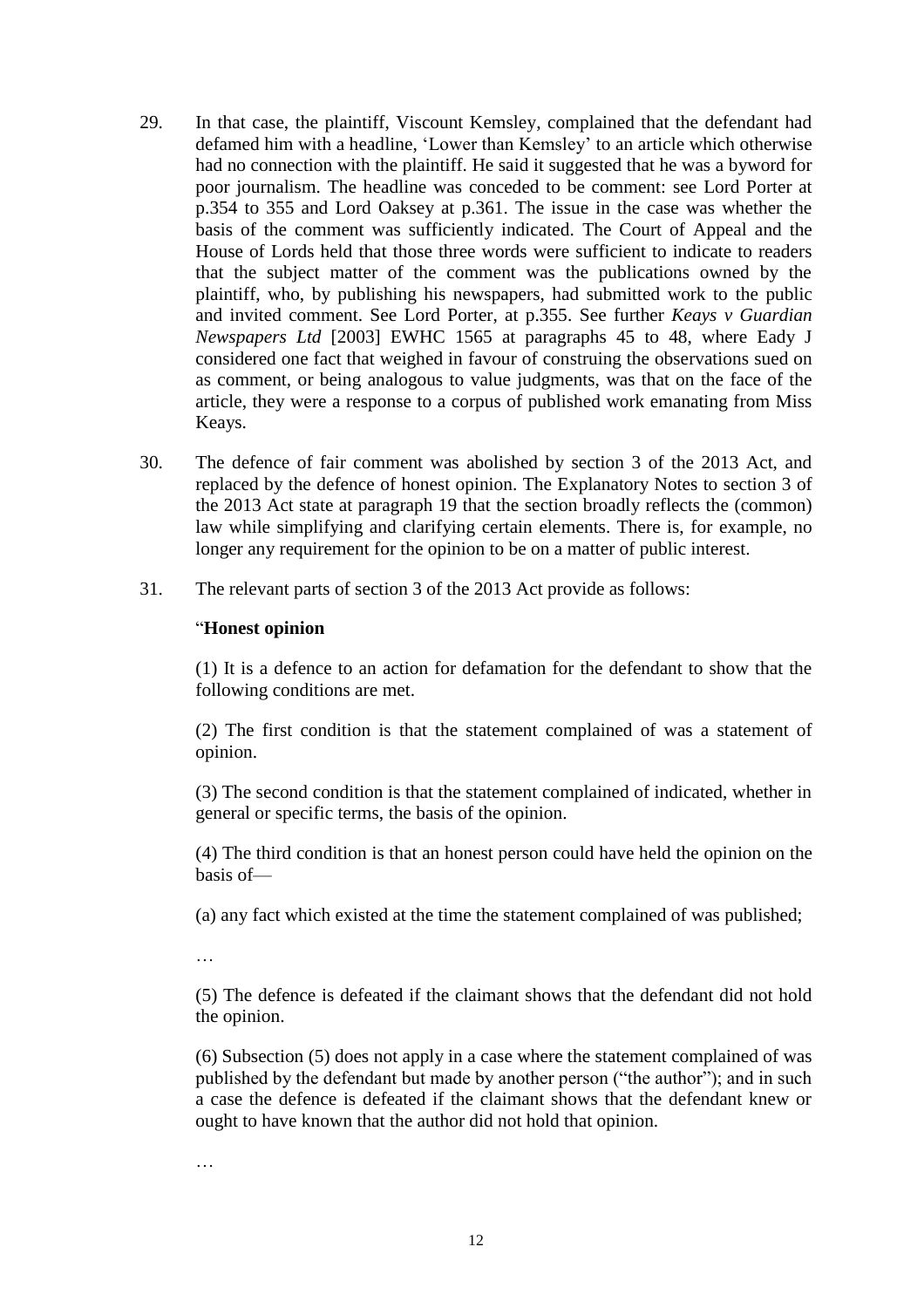(8) The common law defence of fair comment is abolished and, accordingly, section 6 of the Defamation Act 1952 (fair comment) is repealed."

32. This appeal is concerned with the first condition (condition 1) in section 3(2) of the 2013 Act, that is, whether "the statement complained of was a statement of opinion." Paragraph 21 of the Explanatory Notes says this about the first condition:

> "21. Condition 1 … is intended to reflect the current law and embraces the requirement …that the statement must be recognisable as comment as distinct from an imputation of fact. It is implicit in condition 1 that the assessment is on the basis of how the ordinary person would understand it. As an inference of fact is a form of opinion, this would be encompassed by the defence."

- 33. The agreed position before the judge was that the common law principles developed in relation to that requirement remain applicable to the statutory defence. Further, though there was some difference of emphasis, there was no discernable difference between the parties as to what those principles were, or as to whether they were correctly summarised by the judge: see paragraphs 15 to 20 of the judgment below.
- 34. In *Clarke v Norton* [1910] VLR 494 Cussen J said at p. 499:

"[Comment is] to be taken as meaning something which is or can reasonably be inferred to be a deduction, inference, conclusion, criticism, judgment, remark or observation."

- 35. This classic dictum was cited with approval by Latham LJ in *Branson v Bower (No 1)* [2001] EMLR 32 at paragraph 12, and by Keene LJ in *Associated Newspapers Ltd v Burstein* [2007] EWCA Civ. 600: see paragraphs 12 and 22. In *Branson* it was held that the judge was entitled to conclude that a statement that the claimant's bid to run the National Lottery was motivated, not by charity, but by revenge and self-interest, was, in its context, one which a jury could reasonably regard as comment, because a reader could be in no doubt that the imputation was an inference drawn by the defendant from the facts set out in the article, even though the state of a person's mind is, for some legal purposes, unquestionably a fact.
- 36. In *Associated Newspapers Ltd v Burstein* the judge had ruled that it was a matter for the jury to decide whether the review of an opera composed by the claimant, made an allegation of fact against him, on the basis that it might attribute motivation behind the genesis of the opera. The Court of Appeal took the view that attribution of motive where it would be clear to the reader that the deduction was on the basis of the work being reviewed rather than personal experience of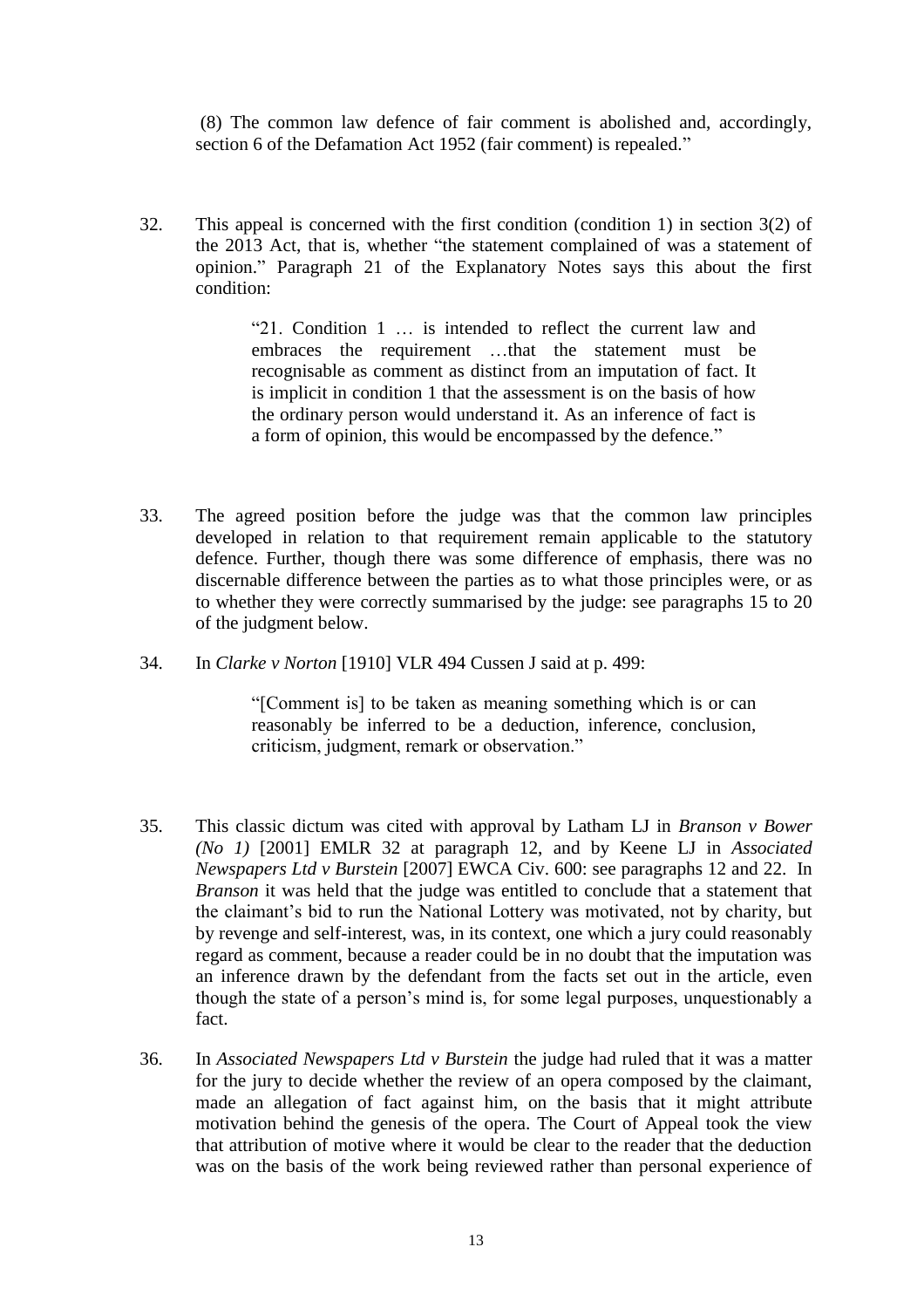the claimant, did not take the matter outside the protection of comment. At paragraph 22, Keene LJ, with whom Waller and Dyson LJJ agreed, said:

"Insofar as the final sentence in the review might be said to be capable of being read as a statement of fact, it was patently intended as a summary of and a commentary on the factual description of the opera set out in the preceding part of the review…The final sentence in the review was patently drawing an inference from the facts which had been set out earlier in the review, and on the principles approved by the House of Lords in Kemsley v. Foot [1952] A.C. 345 it was unmistakeably comment."

37. As can be seen, the defence is not restricted to "such epithets as the commentator may apply to the subject matter commented upon", but can include inferences of fact drawn by the commentator. The matter is perhaps expressed too broadly in paragraph 21 of the Explanatory Notes, since this is often, but not invariably the case. Be that as it may, that comment can include inferences of fact is a general principle of very long standing: see the observations of Palles CB in *Lefroy v Burnside* (1879) 4 LR Ir 556 at p.566 and Field J in *O'Brien v Marquis of Salisbury* (1889) 54 JP, cited in successive editions of *Duncan & Neill* on *Defamation*. In *O'Brien* Field J said:

> "Comment may sometimes consist in a statement of fact, and may be held to be a comment if the fact so stated appears to be a deduction or conclusion come to by the speaker from other facts stated or referred to."

- 38. Though in her written argument, Miss Skinner refers to paragraph 114 of *Spiller* where Lord Phillips questioned, obiter, whether it was satisfactory that inferences of (verifiable) fact could be defended as comment, she does not suggest either there or in her oral submissions, that a statement that is verifiable cannot be defended as comment. In my view she was right not to do so. Parliament did not take the opportunity afforded by the enactment of the 2013 Act, to define opinion in a way which excludes inferences of fact or to thereby narrow the scope of the protection given to the expression of opinion by the common law. Further, as the learned editors of *Gatley* 12<sup>th</sup> edn, say at para 12.10, if the ability of an audience to recognise words as comment is key, then it is not obvious why the verifiability or otherwise of an inference should be important.
- 39. The ultimate determinant then is how the statement would strike the ordinary reasonable reader: see *Barron v Collins* at paragraph 13, citing *Grech v Odhams Press Ltd* [1958] 2 QB 275 – that is, whether the statement is discernably comment (to such a reader) in the sense described above. In that regard, the subject matter, the nature of the allegation and the context of the relevant words may well be important. See for example, *Branson v Bower* at paragraph 16; *Gatley on Libel and Slander,* 12th edition, para 12.11 and *British Chiropractic Association v Singh* [2011] 1 WLR 133 at paragraphs 22, 26 and 31. In *Singh* the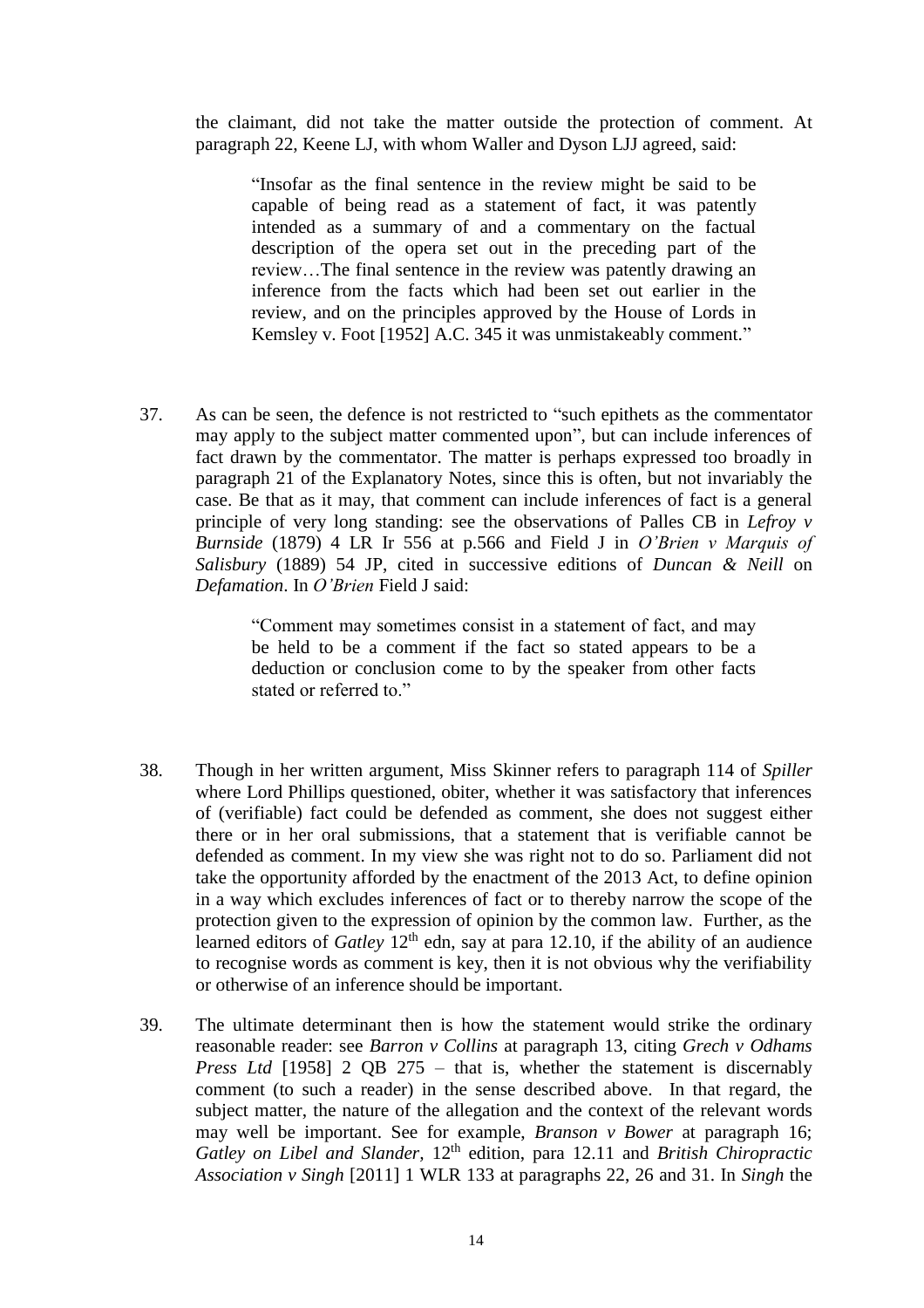defendant had written an article highly critical of the BCA in which he had said that the BCA "claims that their members can help treat children with colic, sleeping and feeding problems …even though there is not a jot of evidence". The Court of Appeal (Lord Judge CJ, the Master of the Rolls and Sedley LJ) held the judge had been wrong to hold these were assertions of fact, not expressions of opinion. Instead, in the context, this was an evaluation of whether the scientific literature gave any worthwhile support to the claims, and it was thus, a value judgment or expression of opinion. At paragraph 31, Lord Judge CJ giving the judgment of the court said: "Our decision does not seek to collapse or erode the general distinction between fact and comment; it seeks to relate the distinction to the subject matter and context of the particular article and the dispute to which it relates".

40. The judge said this about the fact/opinion issue:

**"**33. Miss Skinner argues that the words complained of were an assertion of fact and not opinion. She argues that the context was a press release and not a newspaper comment or editorial. Its purpose was to disseminate information rather than provide opinion. The reader would understand it to be factual in nature. The measures which the press release announced implied that the object of those measures and extremism were matters of fact which were capable of identification. Paragraph 7 was also couched as an assertion of fact, rather than opinion. The phrase in paragraph 8 that the Claimant is 'on record as expressing views contrary to British values' again suggests a factual statement about the Claimant's statements.

34. Mr Eardley submits that the press release was expressing an opinion on how the Claimant's views could be characterised. These were views which were 'on record' a phrase which he submitted would be understood as meaning in the public domain. As such, they were, like the publicly expressed views of Sarah Keays, a subject for comment by others. Mr Eardley argued as well that whether views conformed to British values, or were extremist was necessarily a matter of opinion and judgment. People might disagree about the characterisation, but they were inevitably value laden. The press release included the Claimant's name on the basis of the work of the EAU, but it was not the EAU which would have the task of making a definitive determination as to whether the Claimant was someone whose views triggered the new Prevent duty. That would be the task of the HEFCE, but even its role was an evaluative one. The source of the press release was the government, but that did not help the Claimant since a government publication (including a press release) could also include opinion.

### **Fact or opinion: conclusion**

35. In my judgment the words complained of by the Claimant were opinion. I agree with Mr Eardley's submissions. I was not persuaded by Miss Skinner's argument that the phrase 'on record'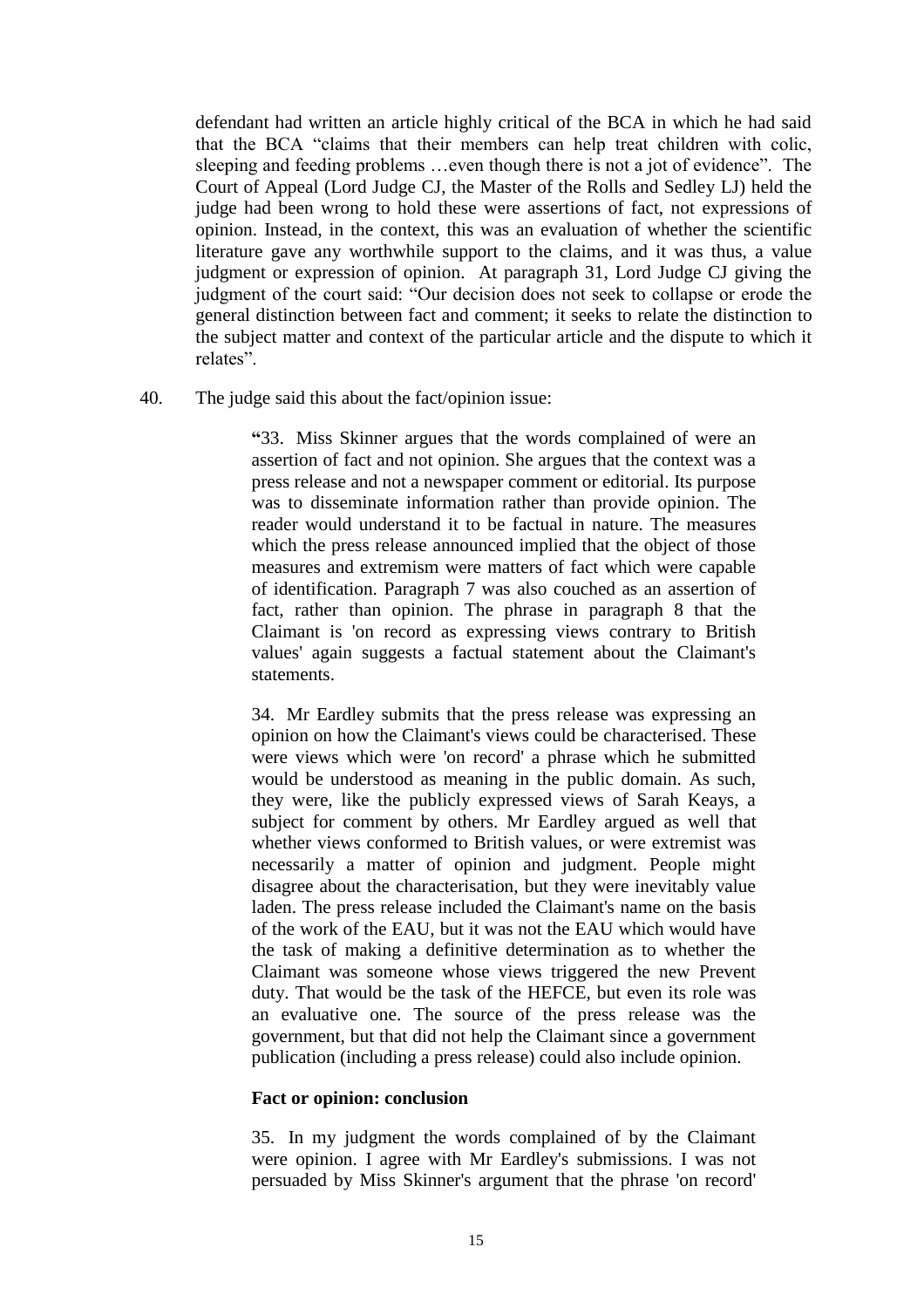was ambiguous as to whether it meant publicly available, or on record with the EAU. The test is how that phrase would appear to the ordinary reader. In my view, such a reader would, as Mr Eardley argued, understand the term 'on record' to be a reference to the Claimant's publicly stated views. The press release was commenting or expressing an opinion on those views. That was the case in the immediate context in which the Claimant's name appeared in paragraph 8. The opinion (in that immediate context) was that the Claimant's views were contrary to British values. In my view that conclusion is even clearer in respect of the wider meaning of the words complained of for which the Claimant contends and which I have said the words did indeed bear. Thus, whether someone is a 'hate speaker', an extremist, or someone from whose ideas students need protection are all necessarily matters of opinion.

36. It is nothing to the point that the HEFCE may have to make a determination as to whether an institution has complied with its duties under the new guidance. First, I have to judge the words of the press release, not some hypothetical determination by the HEFCE. Next, any such determination by the HEFCE might itself involve a process of evaluation. In any case, the issue before me arises in the context of a private law action for libel. It is whether the condition in Defamation Act 2013 s.3(2) is satisfied, not whether a determination is one to which a decision maker could legitimately come as a matter of public law."

- 41. Dr Butt was given permission to appeal on two grounds. First, that the judge erred in principle, wrongly holding at paragraph 35, that whether someone is a hate speaker is "necessarily a matter of opinion"; further he wrongly failed to give any, or any proper consideration to the context in which the statement was published or how the statement would strike the ordinary reasonable reader. Second, that in making his determination that the statement was a statement of opinion not fact, the judge failed to strike the correct balance between Dr Butt's Article 8 right to reputation and the Secretary of State's Article 10 right to freedom of expression.
- 42. We are only concerned with the first ground. Miss Skinner did not pursue the second ground in the face of a preliminary objection by the Secretary of State that Dr Butt did not advance the "Convention" argument below; and had he done so, the judge would have had to resolve an underlying factual issue as to whether the publication of the Press Release engages Dr Butt's Article 8 rights, an issue which remains to be determined at the full trial.
- 43. Miss Skinner's essential submission, as it was to the judge, is that context is key in this case. The statement was contained in a press release issued by the Government to the media and the general public, the purpose of which was to provide information to the media and to the general public. The particular subject matter of the Press Release was law-making action being taken by the Government; and the statements about the legal requirements to put in place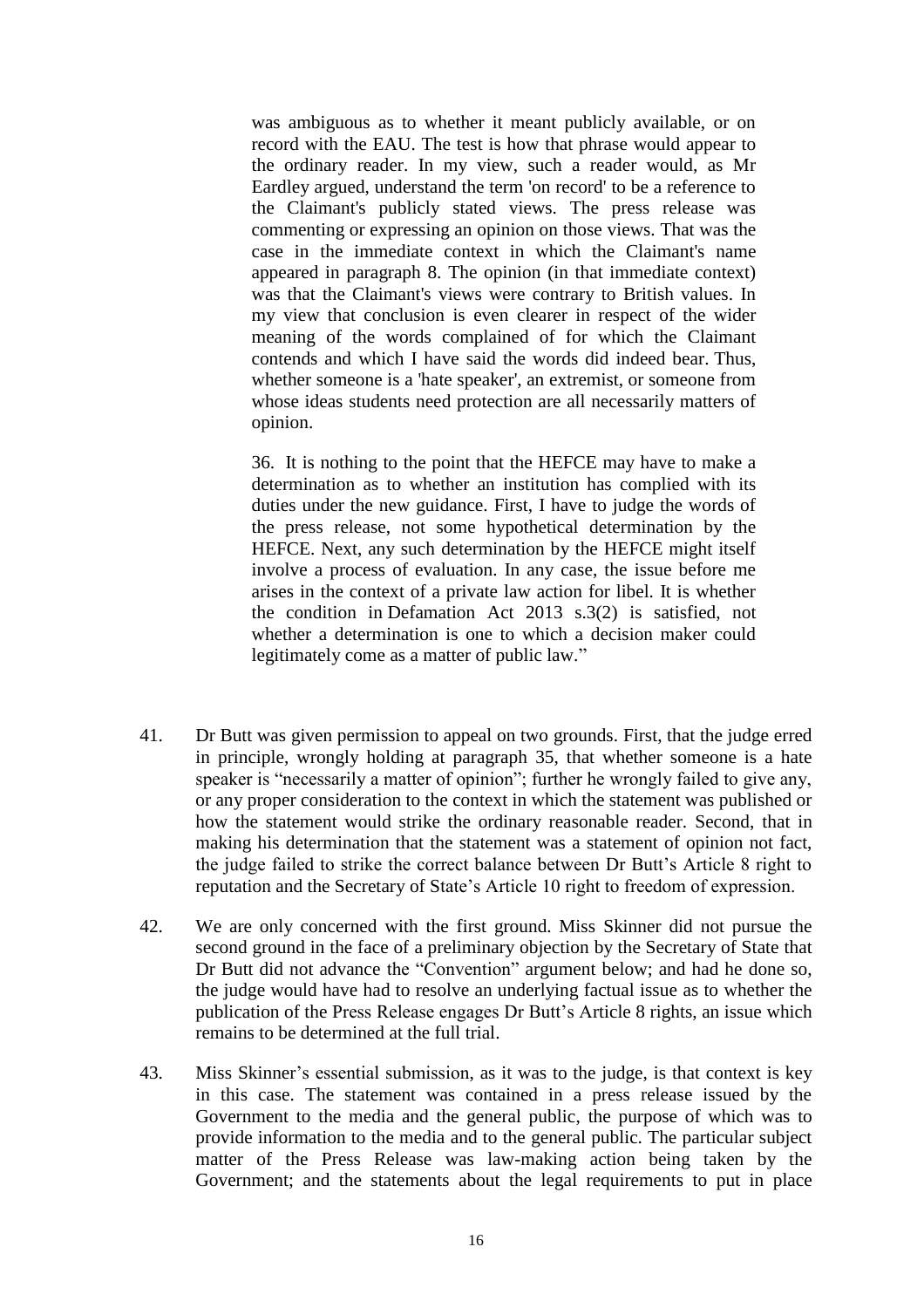specific policies to stop extremists, necessarily assume that extremists and extremism are measurable matters of fact (a message reinforced by the references to the Extremism Analysis Unit (the EAU)), and the regulator and to the fact that failures to comply could result in a court order. The statement about Dr Butt would therefore, in the context of the Press Release as a whole, strike the ordinary reasonable reader as a statement of fact about Dr Butt and this is what the judge should have found.

- 44. Mr Eardley submits the judge correctly summarised the relevant principles of law including the importance of the subject matter and context, and it is unthinkable that by the time he came to express his conclusions at paragraph 35, he would have forgotten them. The judge's view was not that a statement that someone is an extremist (etc.) is a statement of opinion, irrespective of context, but that it was necessarily so in the Press Release, because the statement was presented to the reader as the EAU's assessment or evaluation, reached by looking at Dr Butt's public pronouncements and then assessing how they conform to "British values." In that regard, whether a piece of writing or speech expresses views that conform to a given set of values is something that is obviously incapable of objective proof. It is a classic value judgment and would be seen as such by the reader. It is plainly a "deduction, inference, conclusion, criticism, remark or observation".
- 45. Like the judge, I consider Mr Eardley's submissions to be well founded.
- 46. The judge was plainly alive to the importance of context in considering whether a statement was opinion or not. He referred at paragraph 20 to the principle that the relevant context for the purposes of this defence is the publication containing the statement: see *Telnikoff v Mutusevitch* [1992] 2 AC 343; and *Gatley, 12th edition,*  paragraphs 12.12 and 33.20. He accurately summarised the gravamen of Miss Skinner's argument in this connection at paragraph 33, and referred to the issue of context again at paragraphs 35 and 36. As Mr Eardley submits, it is not likely the judge will have overlooked the points made by Miss Skinner in arriving at his decision, and in my view, he did not do so.
- 47. The judge's view, to put it shortly, was that the statement about Dr. Butt in the Press Release was in its immediate and wider context, clearly an evaluative one. I agree with that conclusion and the judge's reasons for reaching it.
- 48. The EAU was not presented as a decision-making body, but an evaluative and informative one supporting Government departments, which had made an assessment of Dr Butt before the new relevant policy and guidance had been introduced. Like the judge, I am unpersuaded that the contextual points highlighted by Miss Skinner, neutralise or diminish the fundamentally evaluative nature of the exercise undertaken by the EAU, or how this would have struck the ordinary reader of the Press Release.
- 49. In this case, it was apparent from the Press Release that the 'label' applied to Dr Butt essentially involved a two-stage process of evaluation by the EAU, assessing Dr Butt's "on the record", views about matters touching on religious, social, political and moral issues and then comparing this assessment against the yardstick of "British values". The whole exercise was inevitably highly valueladen particularly where the reader was not given an exhaustive definition of the